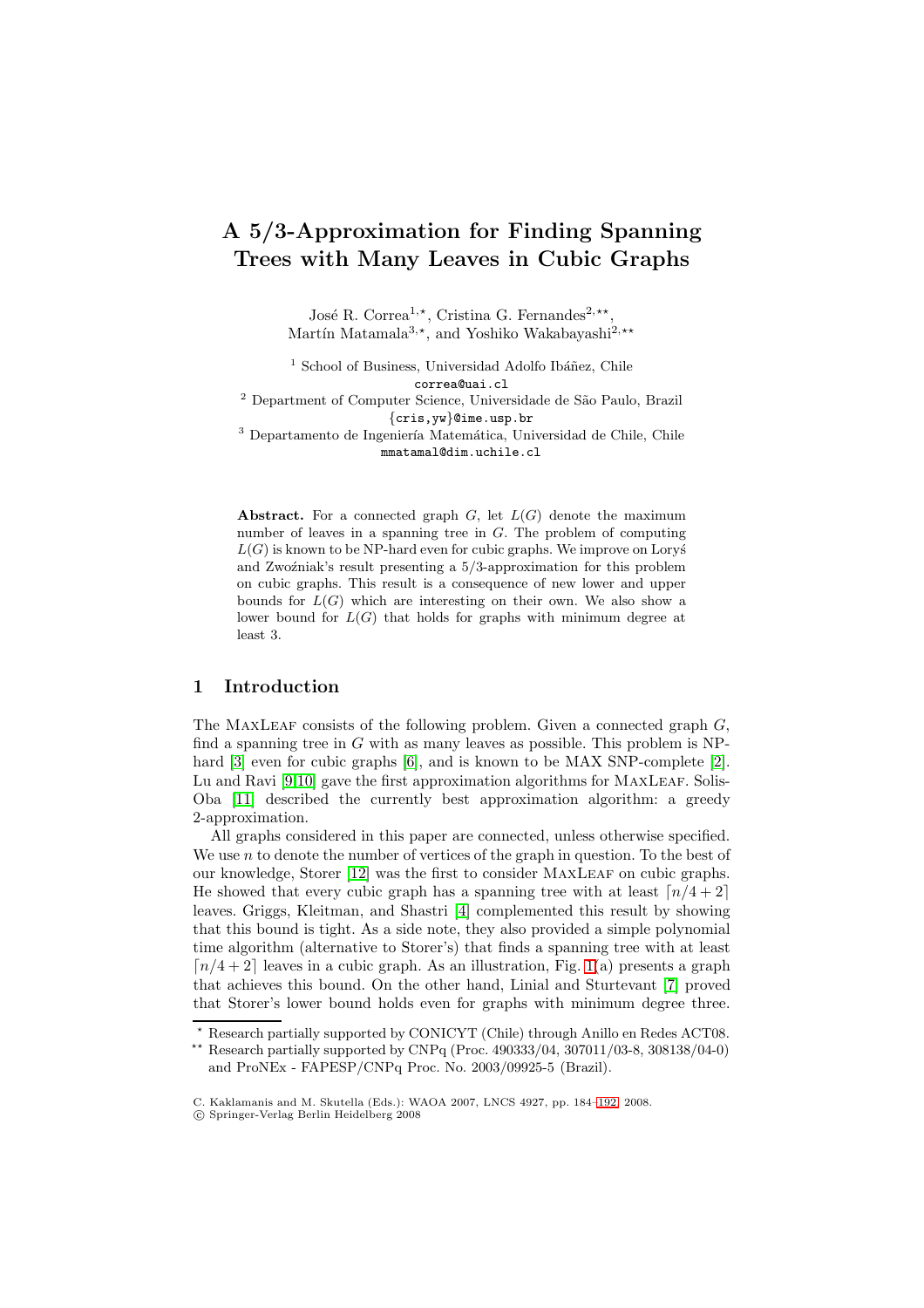Kleitman and West [\[5\]](#page-7-4) extended the study of Linial and Sturtevant and considered MAXLEAF on graphs with minimum degree at least  $k$ , for arbitrary values of k and for small values of k as well.



<span id="page-1-0"></span>**Fig. 1.** (a) A cubic graph and a spanning tree with  $n/4 + 2$  leaves indicated by the dark edges. (b) A diamond.

For a graph  $G$ , we let  $L(G)$  denote the maximum number of leaves in a spanning tree of  $G$ . As we mentioned, the result of Storer  $[12]$  is constructive and can be restated as a proof of a lower bound on  $L(G)$  for a cubic graph G. Furthermore, the main result provided by Griggs et al. [\[4\]](#page-7-2) is a better lower bound on  $L(G)$  for the case of 3-connected cubic graphs. It can actually be seen as a constructive proof of the fact that every 3-connected and also every triangle-free cubic graph has a spanning tree with at least  $\lfloor (n + 4)/3 \rfloor$  leaves.

A diamond is a complete graph on 4 vertices minus an edge, also denoted by  $K_4 - e$ . We say that a subgraph of a given graph G is a *cubic diamond* if it is a diamond in which all of its vertices have degree 3 in  $G$  (see Fig. [1](#page-1-0)(b)). In graphs with minimum degree at least 3, we want to distinguish those diamonds that are cubic and those that are not. The 3-dimensional cube graph is denoted by Q3. Specifically, the previous bound by Griggs et al. [\[4\]](#page-7-2) holds for all cubic graphs that do not contain diamonds. In fact, Griggs et al. observed that their bound is tight for  $Q_3$  and that, for any other cubic graph, the sometimes stronger lower bound of  $\lceil (n + 5)/3 \rceil$  holds. They also noted that this lower bound is tight for both 3-connected and triangle-free cubic graphs. (See examples in Fig. [2.](#page-2-0))

For the purpose of this paper, it is interesting to point out that Griggs et al. result implies a  $3/2$ -approximation for MAXLEAF in 3-connected cubic graphs, since any spanning tree in a cubic graph has at most  $n/2+1$  leaves. More recently, there has been some interest in obtaining approximation results for cubic graphs. Indeed, Lory's and Zwoźniak [\[8\]](#page-8-6) presented a  $7/4$ -approximation for MAXLEAF in cubic graphs. Very recently, Bonsma  $[1]$  proved that if  $G$  is a connected graph of minimum degree at least 3 with  $d$  cubic diamonds, then  $G$  has a spanning tree with at least  $\lfloor (2n - d + 12)/7 \rfloor$  leaves.

In this paper, we prove a lower bound on  $L(G)$  for a cubic graph G that also takes into account the diamonds present in the graph (but not only their number). Our lower bound is always at least as good as the one for cubic graphs derived from Bonsma's lower bound.

As most previous work, our proof is constructive, so it gives a polynomial algorithm that produces a spanning tree of the given graph with as many leaves as the claimed lower bound. Our algorithm uses the one of Griggs et al. [\[4\]](#page-7-2) for diamond-free cubic graphs. The better lower bound, together with a related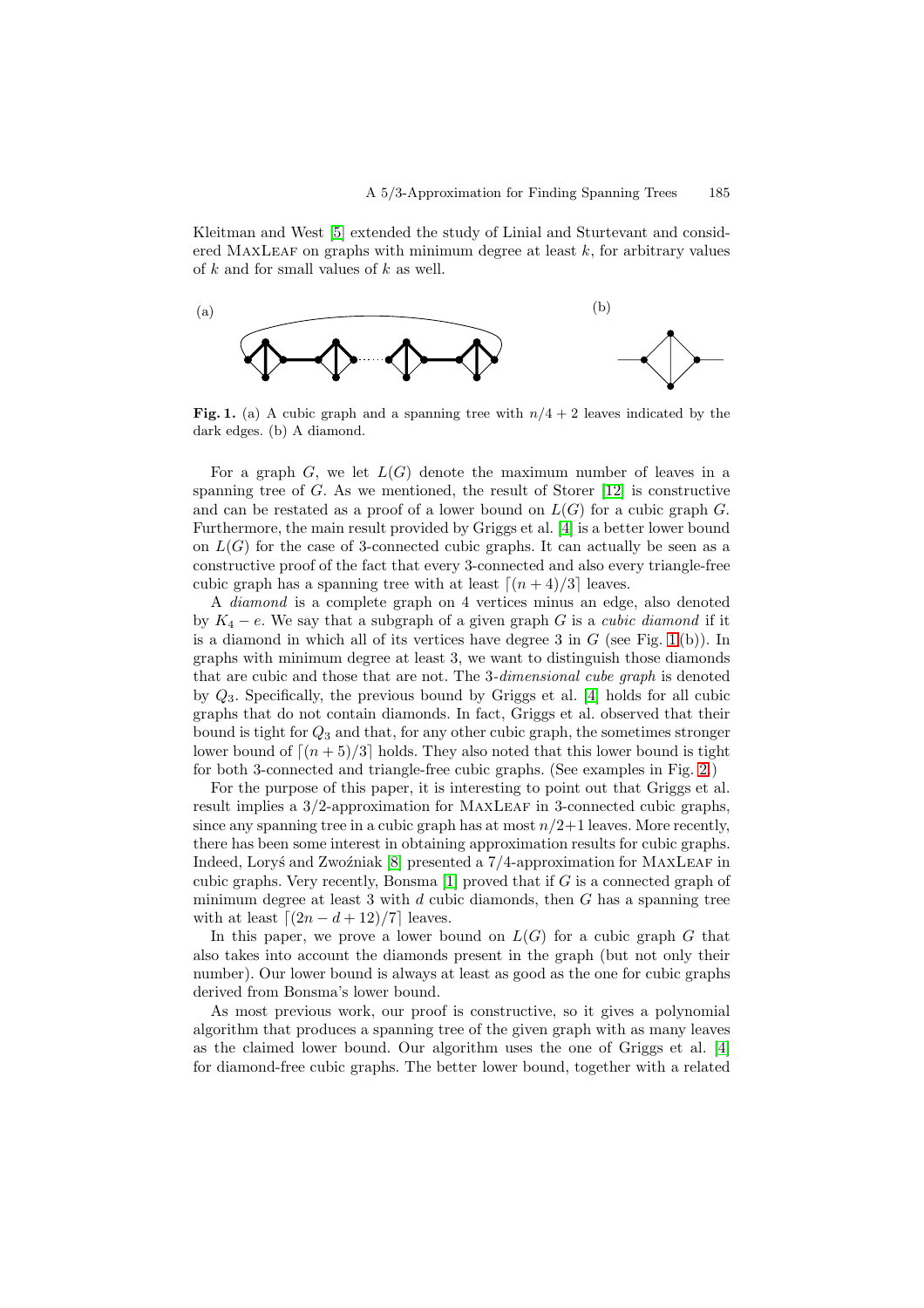

<span id="page-2-0"></span>**Fig. 2.** (a) A triangle-free cubic graph and a spanning tree, indicated by the dark edges, with  $n/3 + 2 = \lfloor (n + 5)/3 \rfloor$  leaves. (b) A 3-connected cubic graph G on  $n = 12$ vertices obtained from  $K_4$  by replacing each of its vertices with a triangle. Observe that  $L(G) = 6 = \lceil (n+5)/3 \rceil$ .

upper bound, allows us to improve upon the result of Lory's and Zwo $\zeta$ niak [\[8\]](#page-8-6), obtaining a  $5/3$ -approximation for MAXLEAF in cubic graphs.

This paper is organized as follows. In the next section we derive the new lower bound on  $L(G)$ , while in Section [3,](#page-4-0) we prove the new upper bound on  $L(G)$ . In Section [4,](#page-5-0) we present the 5/3-approximation with its analysis. Section [5](#page-6-0) discusses the extension for graphs with minimum degree at least 3. We conclude with some final remarks in Section [6.](#page-7-6)

# **2 A New Lower Bound**

The way the diamonds are spread in the graph plays an important role in the new lower bound. It is expressed by a new parameter whose definition follows.

Call internal the two vertices in a diamond that have all neighbors within the diamond, and *external* the other two vertices of the diamond (see Fig. [3](#page-2-1)(a)). For a cubic graph  $G$ , let  $G<sup>r</sup>$  be the graph obtained from  $G$  after the removal of all internal vertices of its diamonds. We denote by  $c$  the number of components of  $G<sup>r</sup>$ . For instance, if G is the graph in Fig. [1\(](#page-1-0)a) with d diamonds, then  $G<sup>r</sup>$ consists of d disjoint edges and  $c = d$  in this case.

The new lower bound is given in the next theorem. It depends on the number  $n$ of vertices in the graph and on the parameter  $c$  defined above. Recall that  $Q_3$  is the 3-dimensional cube graph.

<span id="page-2-2"></span>**Theorem 1.** Let  $G \neq Q_3$  be a connected cubic graph with d diamonds. Then G has a spanning tree with at least  $\max\{lb_1, lb_2\}$  leaves, where  $lb_1 = \lceil (n - d + 5)/3 \rceil$ and  $lb_2 = 3d - 2c + 2$ . Moreover,  $\max\{lb_1, lb_2\} \geq \lfloor (3n - 2c + 17)/10 \rfloor$ .



<span id="page-2-1"></span>**Fig. 3.** (a) The squares indicate the internal vertices in a diamond. The other two vertices are the external ones. (b) A double diamond.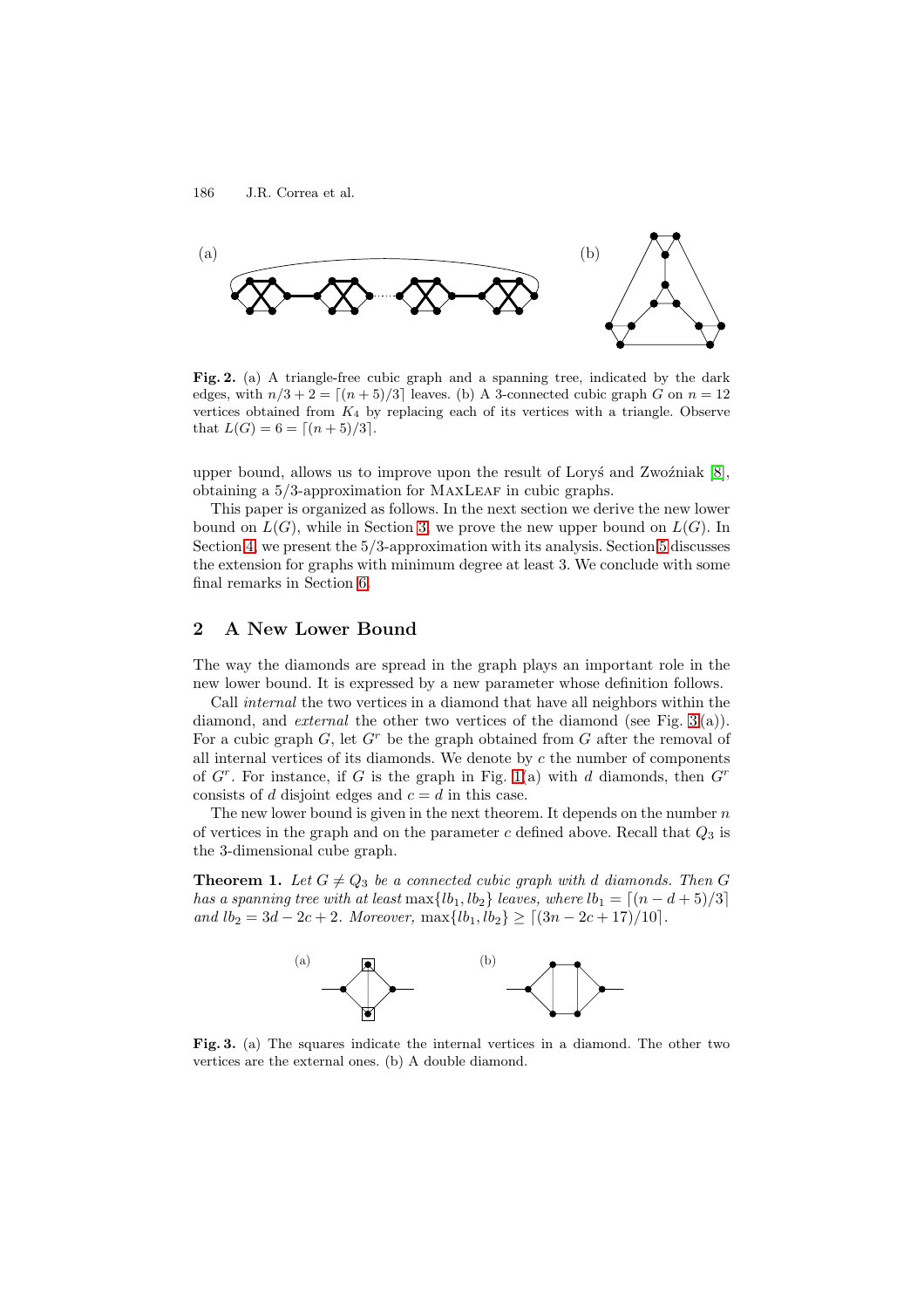*Proof.* For the first lower bound  $lb_1$  on  $L(G)$ , let G' be the graph obtained from G after replacing each diamond by the graph in Fig. [3](#page-2-1)(b), which we call a double diamond. Because of the structure of  $G'$ , from any spanning tree of  $G'$ , it is easy to get a spanning tree of G with at most one leaf less per double diamond. The number of vertices in  $G'$  is  $n' = n + 2d$ . Observe that  $G'$  is diamond-free. So, from the result of Griggs et al. [\[4\]](#page-7-2), we conclude that  $G'$  has a spanning tree  $T'$ with at least  $[(n'+5)/3] = [(n+2d+5)/3]$  leaves. Thus, from T', we can get a spanning tree T in G with at least  $\lceil (n + 2d + 5)/3 \rceil - d = \lceil (n - d + 5)/3 \rceil = lb_1$ leaves. Therefore  $L(G) \geq lb_1$ .

For the second lower bound  $lb_2$  on  $L(G)$ , let F be a forest in G consisting of spanning trees in each component of  $G<sup>r</sup>$ . As  $G<sup>r</sup>$  has 2d vertices of degree one, F has at least 2d leaves. Extend  $F$  in two phases to obtain a spanning tree in  $G$ . In the first phase, add to F edges from  $c - 1$  of the diamonds to connect the c components of F and all vertices in these  $c - 1$  diamonds. This can be done by losing two leaves and gaining one for each of the  $c - 1$  diamonds. In the second phase, add edges from the remaining diamonds to connect its internal vertices to F, losing one leaf and gaining two per diamond. This results in a tree with  $2d - (c - 1) + (d - (c - 1)) = 3d - 2c + 2 = lb_2$  leaves. Thus,  $L(G) \ge lb_2$ .

The maximum of these two lower bounds on  $L(G)$  is at least the value they achieve when they are equal. That is, when  $(n - d + 5)/3 = 3d - 2c + 2$ . From this we deduce that  $d = (n + 6c - 1)/10$  and, plugging it back in one of the two lower bounds, we get that  $\max\{lb_1, lb_2\} \geq \lfloor (3n - 2c + 17)/10 \rfloor$ .

There are tight examples for the bound on  $L(G)$  given by this theorem. For instance, the graph in Fig. [1\(](#page-1-0)a) is a tight example with  $c = n/4$ . Indeed, Theorem [1](#page-2-2) says that there is a spanning tree in this graph that has at least  $[(3n-2c+17)/10] = [n/4+17/10] = n/4+2$  leaves. The tree of dark edges in Fig.  $1(a)$  is optimal and has these many leaves. For another tight example, consider the graph indicated in Fig. [4.](#page-3-0) It consists of d double diamonds connected as a chain and forming a circuit, with one of the edges in each double diamond substituted by a diamond. Call this graph  $H$ . The number of vertices in  $H$  is  $n = 10d$  $n = 10d$  $n = 10d$  and in this case  $c = 1$ . Theorem 1 says that there is a spanning tree in this graph that has at least  $[(3n - 2c + 17)/10] = [(3n + 15)/10] = 3d + 2$ leaves. The spanning tree in dark edges in Fig. [4](#page-3-0) is optimal and has exactly  $3d + 2$  leaves.

Based on the example in Fig. [4,](#page-3-0) one might suspect that any tight example is not 3-connected after we replace each diamond by an edge. Note, however, that



<span id="page-3-0"></span>**Fig. 4.** A tight example for Theorem [1](#page-2-2)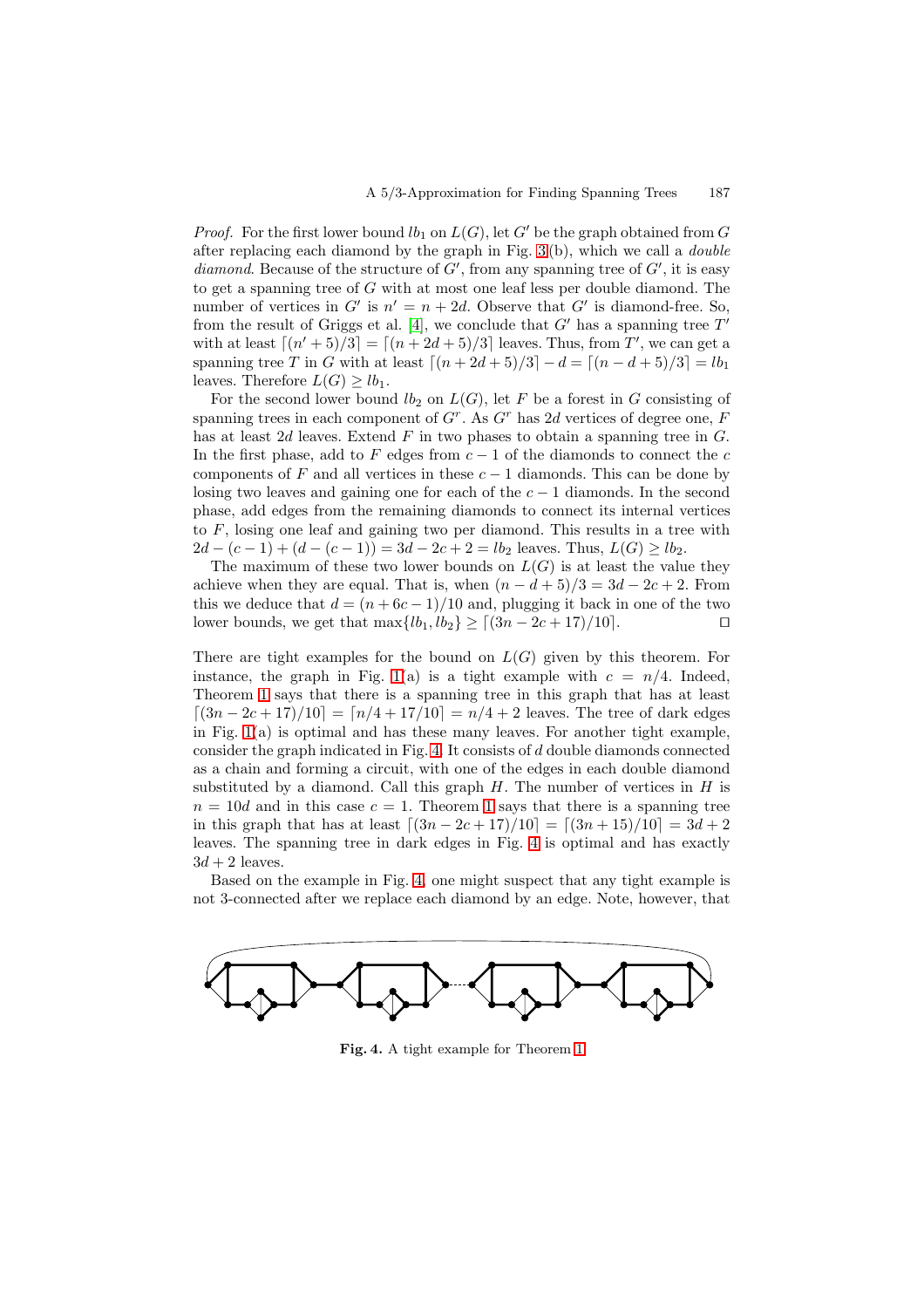188 J.R. Correa et al.



<span id="page-4-1"></span>**Fig. 5.** (a) Another tight example for Theorem [1.](#page-2-2) (b) The 3-connected graph obtained from the example in (a) after the replacement of each diamond by an edge.

the graph shown in Fig.  $5(a)$  is a tight example and it remains 3-connected even after we perform these operations, as one can see in Fig. [5](#page-4-1) (b).

#### **2.1 Comparison with Bonsma's Lower Bound**

Bonsma [\[1\]](#page-7-5) recently proved that if G is a connected graph with  $d$  diamonds and minimum degree at least 3, then  $L(G) \geq \lceil (2n - d + 12)/7 \rceil$ . It is natural to ask how this result specialized to cubic graphs compares with the lower bound we have given in Theorem [1.](#page-2-2) To answer this question, let us consider the case  $d \neq 0$ (when  $d = 0$  the lower bound given by Griggs et al. [\[4\]](#page-7-2) is as good as the lower bound given by Bonsma, and it is better when  $n > 8$ ).

Let  $lb_B = \lfloor (2n - d + 12)/7 \rfloor$ . If  $c = d$  then  $n = 4d$  and in this case  $lb_1 = lb_2 =$ lb<sub>B</sub>. If  $c < d$  then  $n > 4d + 1$ . Adding  $6n - 7d + 35$  on both sides of the last inequality, we obtain  $7n-7d+35 > 6n-3d+36$ . Thus,  $7(n-d+5) > 3(2n-d+12)$ , and therefore  $lb_1 \geq lb_b$ . (If  $n \geq 4d + 22$ , then  $lb_1 > lb_b$ .)

We note that the difference between  $lb_1$  and  $lb_B$  might be not so negligible. For the tight example shown in Fig. [4,](#page-3-0) if we take  $n = 70p$ , where p is a positive integer (that is, G is a necklace with 7p double diamonds), we have that  $lb_B = 19p + 2$ , while  $lb_1 = lb_2 = L(G) = 21p + 2$ . In this case,  $lb_B$  is around 10% smaller than  $lb_1$ .

# <span id="page-4-0"></span>**3 New Upper Bound**

In this section, we prove a new upper bound on  $L(G)$  that involves c. We recall that c is the number of components of  $G<sup>r</sup>$ , where  $G<sup>r</sup>$  is the graph obtained from G after the removal of all internal vertices of its diamonds. This upper bound will be useful in the analysis of the proposed approximation, that will be presented in the next section.

<span id="page-4-2"></span>**Theorem 2.** If G is a connected cubic graph, then any spanning tree of G has at most  $|n/2 - c + 2|$  leaves.

*Proof.* Let T be an arbitrary spanning tree in G. As G is cubic, T has  $(n$  $d_2 + 2/2$  leaves, where  $d_2$  is the number of vertices of degree two in T. Indeed,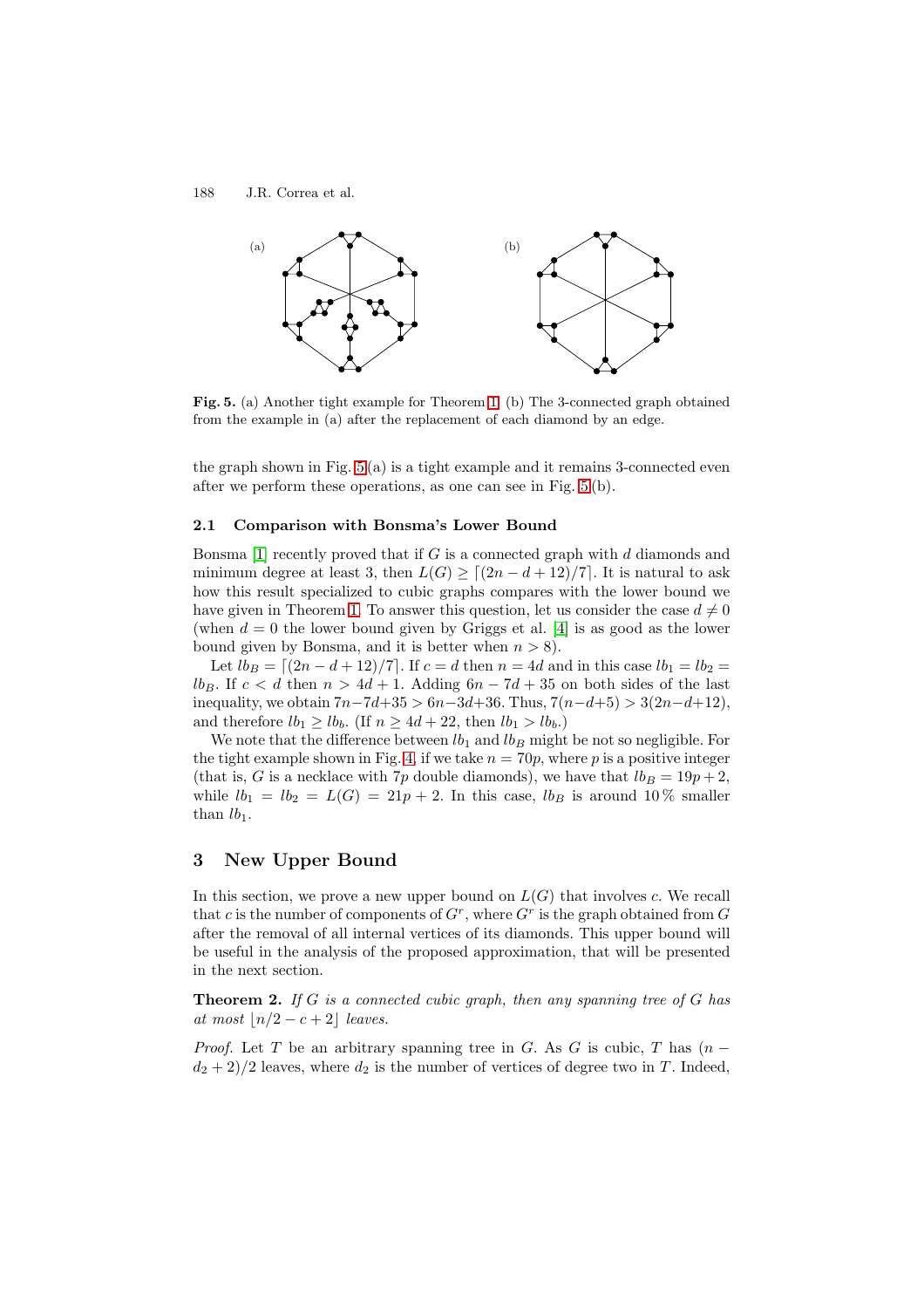denoting the number of vertices in T of degree i by  $d_i$ , for  $i = 1, 2, 3$ , we have that  $n = d_1 + d_2 + d_3$  and  $2(n - 1) = d_1 + 2d_2 + 3d_3$ . From these two equalities, we deduce that  $d_1 = (n - d_2 + 2)/2$ .

Now observe that, as  $G<sup>r</sup>$  has c components, edges of at least  $c - 1$  diamonds will be used to connect components of  $G<sup>r</sup>$  in T. Each diamond that is used to connect a component of  $G<sup>r</sup>$  to another contributes with at least two different vertices of degree two in  $T$ . (See Fig. [6.](#page-5-1)) That is, the number of vertices of degree two in T is at least  $2(c-1)$ . In symbols,  $d_2 \geq 2(c-1)$ .

From this and from the previous observation, we deduce that  $T$  has at most  $|n/2 - c + 2|$  leaves. Hence,  $L(G) \leq |n/2 - c + 2|$ . □



<span id="page-5-1"></span>**Fig. 6.** Possible ways (excluding symmetric cases) to use a diamond to connect components of  $G<sup>r</sup>$  spanning all vertices. The squared vertices have degree two in the graph of dark edges.

### <span id="page-5-0"></span>**4 The Algorithm**

Now we describe an algorithm whose approximation ratio is derived from the lower and upper bounds presented.

#### **Algorithm** A(G)

**Input:** a connected cubic graph G **Output:** a spanning tree of G with at least  $\frac{3}{5}L(G)$  leaves

- 1 d ← number of diamonds in G
- 2  $G' \leftarrow$  graph obtained from G by substituting each diamond by a double diamond
- 3  $T' \leftarrow$  GKS( $G'$  $\triangleright$   $T'$  is a spanning tree of G' given by the algorithm of Griggs et al.
- $4$   $T_1 \leftarrow$  spanning tree of G obtained from T' (see proof of Theorem [1\)](#page-2-2)
- $5 \text{ } G^r \leftarrow \text{graph obtained from } G \text{ by removing the internal vertices of each diamond}$
- 6 F ← forest consisting of a spanning tree in each component of  $G^r$
- 7 c ← number of components of  $G<sup>r</sup>$
- 8 D ← set of  $c-1$  diamonds that, if added back to  $G<sup>r</sup>$ , make it connected
- 9 for each diamond h in D
- 10 add to  $F$  the three edges of  $h$  incident to a same internal vertex
- 11 for each diamond  $h$  not in  $D$
- 12 add to  $F$  the two edges of  $h$  incident to a same external vertex
- 13 let  $T_2$  be the resulting tree
- 14 let T be the one between  $T_1$  and  $T_2$  with more leaves
- 15 return T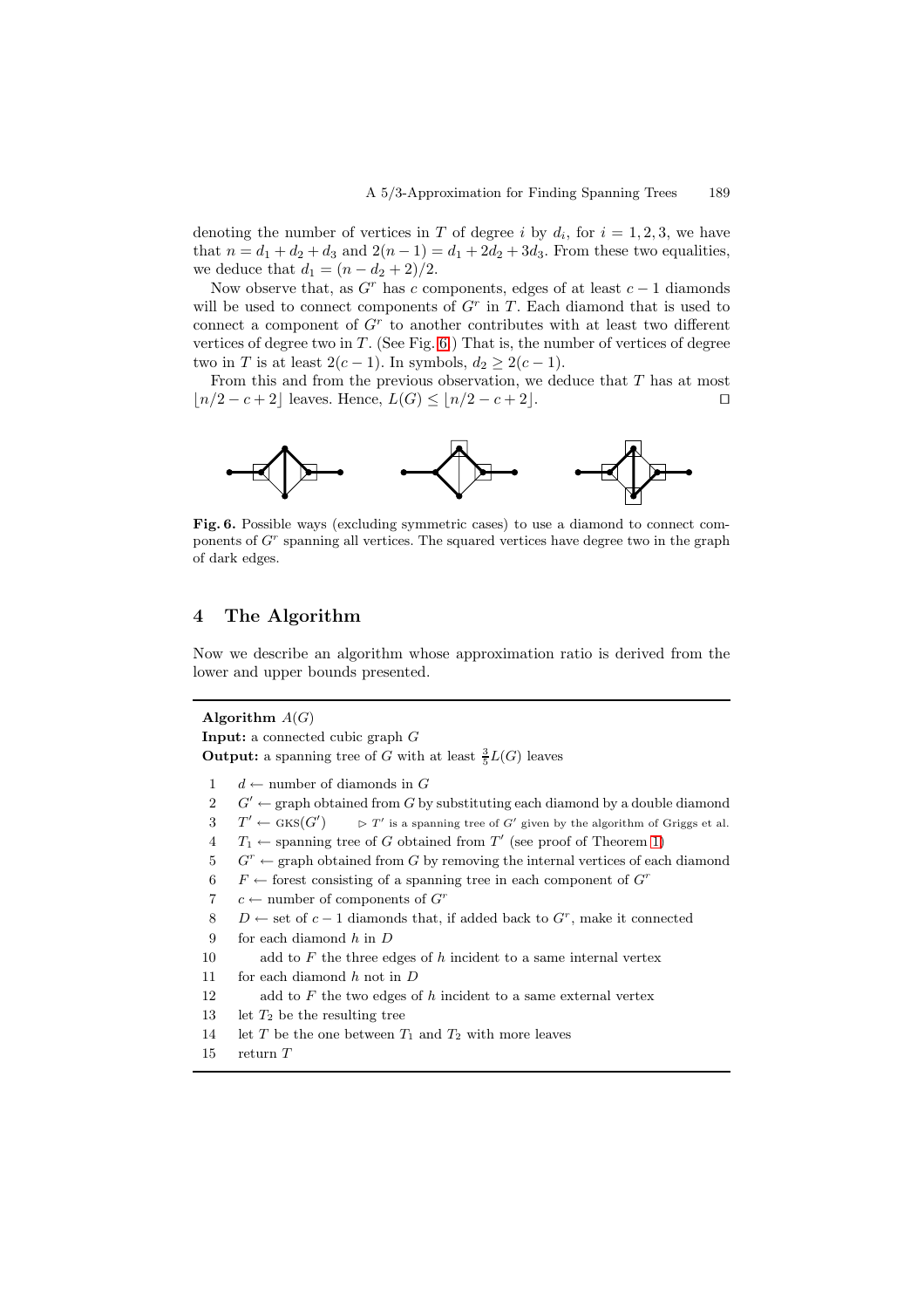190 J.R. Correa et al.

The proof of Theorem [1](#page-2-2) gives us immediately an algorithm to construct spanning trees with at least  $\max\{lb_1, lb_2\}$  leaves. Just for completeness, we present it in pseudocode. We use gks to refer to the algorithm of Griggs, Kleitman, and Shastri [\[4\]](#page-7-2).

#### **Theorem 3.** Algorithm A is a 5/3-approximation for MAXLEAF on cubic graphs.

Proof. First note that, as GKS is polynomial, A is a polynomial-time algorithm. Indeed, all but lines 3 and 8 can be implemented to run in linear time. For line 8, one can use some disjoint sets data structure and achieve almost linear time. So the most time consuming step is the execution of gks in line 3.

As for the approximation ratio, let  $|A(G)|$  denote the number of leaves in the tree produced by A with G as input. Indeed, A is a  $5/3$ -approximation, because

$$
\frac{L(G)}{|A(G)|} \le \left(\frac{n-2c+4}{2}\right) \left(\frac{10}{3n-2c+17}\right)
$$
  
=  $5 \frac{n-2c+4}{3n-2c+17}$   
 $\le 5 \frac{n-2c+4}{3n-2c-4c+12}$   
=  $5 \frac{n-2c+4}{3(n-2c+4)}$   
=  $\frac{5}{3}$ .

The first inequality holds by Theorems [1](#page-2-2) and [2.](#page-4-2)

#### <span id="page-6-0"></span>**5 Constructions and Extension for Minimum Degree 3**

Our lower bound shown in Theorem [1](#page-2-2) calls attention to the fact that diamonds might not be what makes  $L(G)$  smaller, closer to  $n/4$ . Indeed, we found interesting the following construction that proves this fact. Let  $H$  be a diamond-free cubic graph, and let  $T$  be an arbitrary spanning tree in  $G$ . Let  $G$  be the graph obtained from  $H$  by substituting every edge not in  $T$  by a diamond. Despite the fact that G has many diamonds, there exist spanning trees in G with  $n/2+1$ leaves, where  $n$  is the number of vertices of  $G$ , which is as much as it could. (The number of diamonds in G is  $n/6+1/3$ .

Another general construction that we found interesting is the one already exemplified in Fig. [2](#page-2-0)(b). Given a cubic graph H, substitute each vertex of H by a triangle. Let  $G$  be the resulting graph. Note that  $G$  is (cubic) diamondfree. Then  $L(G) = n/3 + 2$ . The fact that  $L(G) \ge n/3 + 2$  follows immediately from the lower bound of Griggs et al. [\[4\]](#page-7-2) for cubic diamond-free graphs. On the other hand, let  $T$  be an arbitrary spanning tree of  $G$  and denote the number of vertices in T of degree i by  $d_i$ , for  $i = 1, 2, 3$ . Then, as already observed,  $n = d_1 + d_2 + d_3$  and  $2(n - 1) = d_1 + 2d_2 + 3d_3$ . From these two equalities, we deduce that  $d_1 = d_3 + 2$ . But T has at most one degree 3 vertex per triangle. So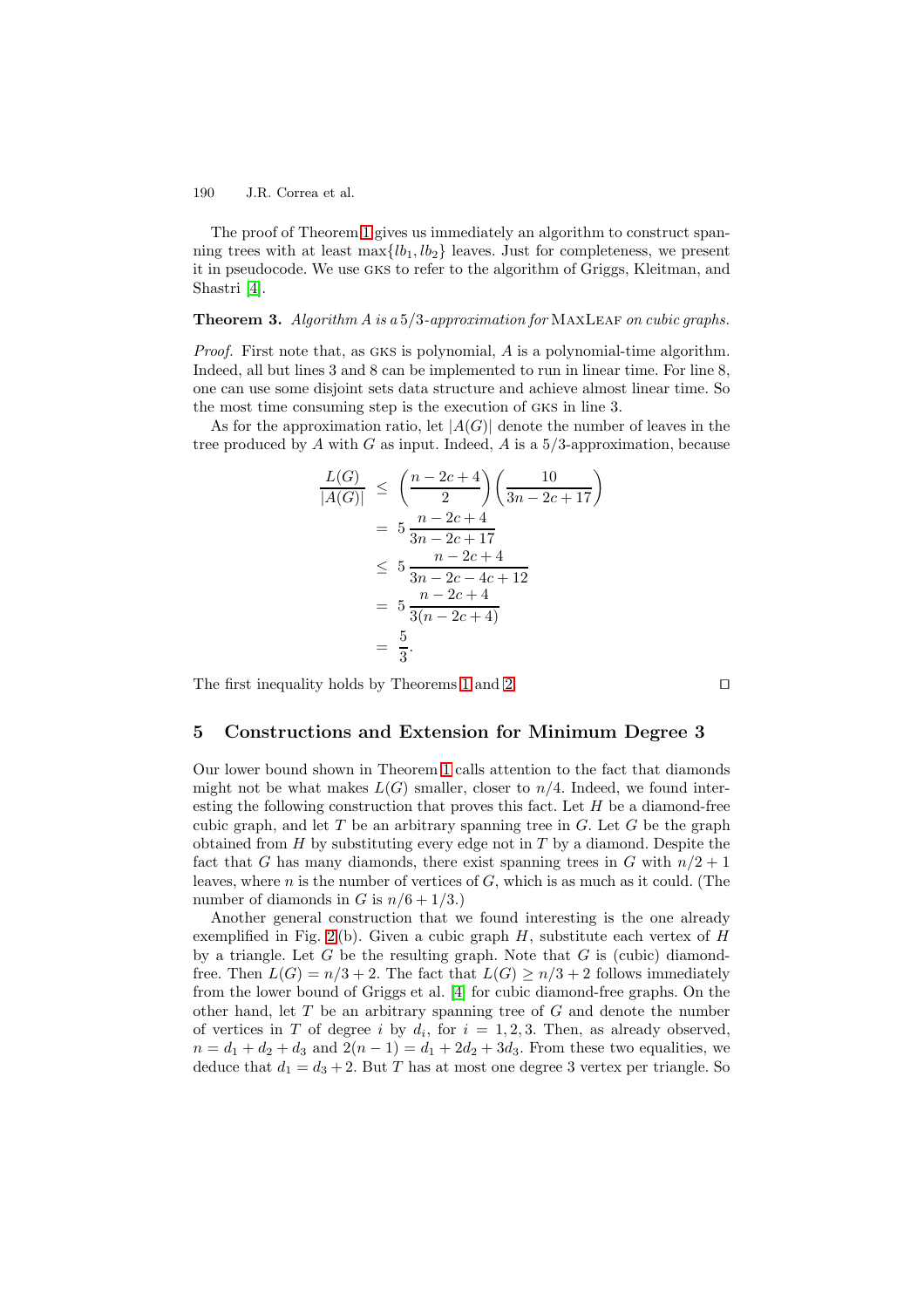$d_3 \leq n/3$  and  $L(G) \leq n/3 + 2$ . (In fact, a similar construction was described by Griggs et al. [\[4,](#page-7-2) p. 671].)

As already mentioned, Bonsma  $[1]$  proved that if G is a connected graph of minimum degree at least 3 with  $d$  cubic diamonds, then  $G$  has a spanning tree with at least  $\lfloor (2n - d + 12)/7 \rfloor$  leaves. We used this bound to obtain a result similar to Theorem [1](#page-2-2) for graphs of minimum degree at least 3.

**Theorem 4.** Every connected graph G of minimum degree at least three with d cubic diamonds has a spanning tree with at least  $\max\{lb_B, lb_2\}$  leaves, where  $lb_B = [(2n-d+12)/7]$  and  $lb_2 = 3d-2c+2$ . Moreover,  $\max\{lb_B, lb_2\} \ge$  $\left[ (3n - c + 19)/11 \right]$ .

In some cases, the bound  $lb_2$  is better than the bound  $lb_B$  of Bonsma [\[1\]](#page-7-5). In fact, for the example shown in Fig. [4,](#page-3-0) if we take  $n = 770p$  (that is, a necklace with 77p double diamonds) then  $lb_B = 209p + 2$  and  $lb_2 = 231p$ .

Unfortunately, the upper bound for graphs with minimum degree 3 is  $n-1$ (and is tight), and therefore we cannot derive an approximation algorithm better than Solis-Oba's [\[11\]](#page-8-3) for this case using this lower bound.

## <span id="page-7-6"></span>**6 Final Remarks**

Galbiati, Maffioli, and Morzenti [\[2\]](#page-7-1) proved that MAXLEAF is MAX SNPcomplete, but there is no such proof for cubic graphs. We suspect that this case is also MAX SNP-complete. It would be nice to settle this question.

Also, we conjecture that there is a  $3/2$ -approximation algorithm for MAXLEAF on cubic graphs. In fact, in many cases the algorithm described in this paper achieves this ratio.

## **Acknowledgements**

The authors would like to thank the referees for their comments and suggestions.

## <span id="page-7-5"></span><span id="page-7-3"></span>**References**

- 1. Bonsma, P.: Spanning trees with many leaves: new extremal results and an improved FPT algorithm. Technical report, Faculty of EEMCS, University of Twente, The Netherlands (2006)
- <span id="page-7-1"></span>2. Galbiati, G., Maffioli, F., Morzenti, A.: A short note on the approximability of the maximum leaves spanning tree problem. Information Processing Letters 52(1), 45–49 (1994)
- <span id="page-7-0"></span>3. Garey, M., Johnson, D.: Computers and Intractability: A Guide to the Theory of NP-Completeness. Freeman, San Francisco (1979)
- <span id="page-7-2"></span>4. Griggs, J., Kleitman, D., Shastri, A.: Spanning trees with many leaves in cubic graphs. Journal of Graph Theory 13(6), 669–695 (1989)
- <span id="page-7-4"></span>5. Kleitman, D., West, D.: Spanning trees with many leaves. SIAM Journal on Discrete Mathematics 4(1), 99–106 (1991)